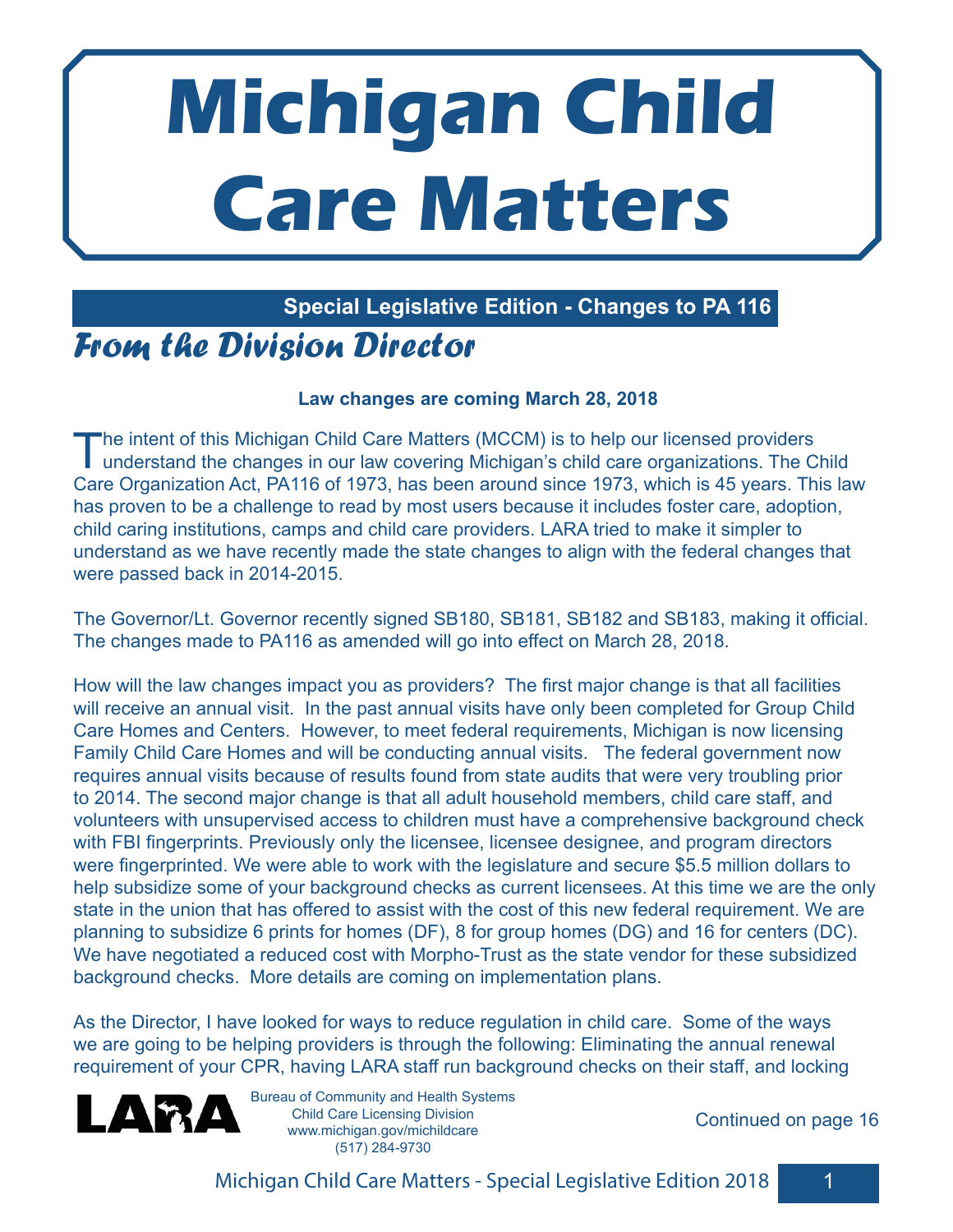## **Table of Contents**

- 2 Upcoming Changes for Child Care Family Homes
- 3 Emergency Plans and Preparedness for **Centers**
- 4 "Original Provisionals' - A Thing of the Past!
- 5 Changes Concerning Complaints, Investigations, and Disciplinary Action
- 6 A Guide to **Comprehensive Background Checks**
- 12 New Training **Requirements** Q & A
- 14 Temporary Operations of **Centers**
- 15 Changes Related to Schools and **Other Government Organizations**

## Upcoming Changes for Child Care

**H**

Family Homes Catherine Edgar, Licensing Consultant Genesee County

Currently, child care family homes (capacity 1-6) are given a certificate of registration, while child care group homes (capacity 7-12) are given a license. With the changes to Public Act 116, which is the law that governs child care, will require all child care family homes to become licensed.

Existing family homes will have one year from the date of the law change to switch from a certificate of registration to a license. Once a certificate of registration has been changed to a license, family homes will be required to renew their license every two years instead of every three years. Because the renewal will be every two years, any required paperwork that was required at the three-year renewal will now be due at the two-year renewal. In addition to an unannounced onsite renewal inspection every two years, family homes will also have an interim inspection in the off-year of their renewal inspection. An interim inspection is an unannounced focused inspection with the main focus on observation and assessment of the daily activity program and caregiver interactions with children.

When a family home switches over from a certificate of registration, their license number will remain the same and this will not affect their star rating if they are participating in the Great Start to Quality program. If a family home has a provider I.D. number through the Department of Health and Human Services (DHHS) for billing for child care subsidy payments, this should not change.

You will receive further information regarding the specifics of how this change will occur through e-mail updates. If you haven't done so already, please make sure to sign up for e-mail updates at www. michigan.gov/michildcare.

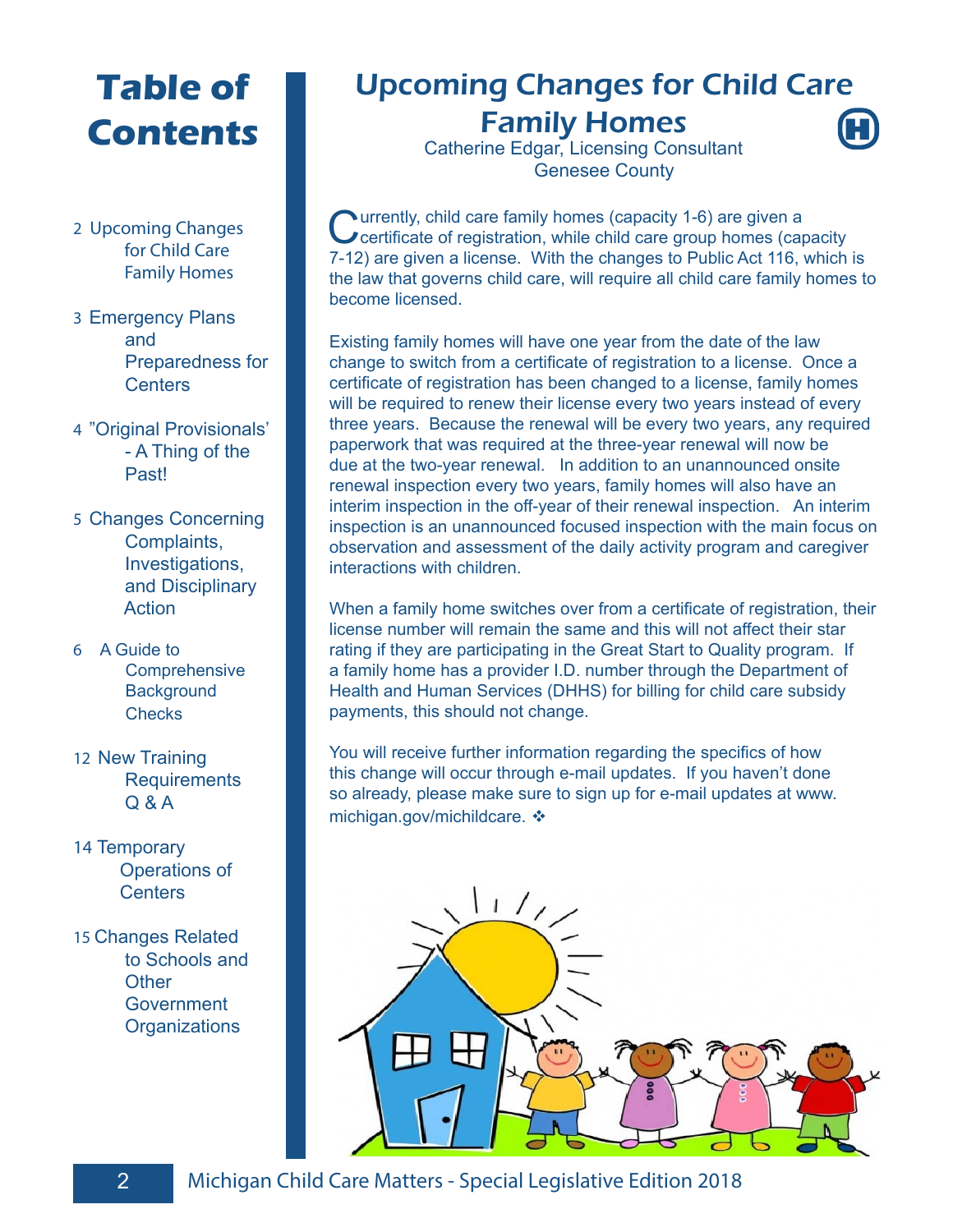## Emergency Plans and Preparedness for Centers

Angie Wilhelm, Licensing Consultant **Oakland County** 



When there is an emergency situation, sometimes it is hard to maintain calm as well as have composed thinking; having a written plan allows for the opportunity to prepare and to prevent poor judgment made during an emergency.

Along with all current emergency plans, (fire, tornado, other natural or man-made disasters, serious accident/illness/injury and crisis management); a plan will also be needed for emergencies resulting from violence at a child care facility.

Under the new law, emergency preparedness plans must address the following procedures:

- Evacuation- a plan for safely moving children to a relocation site.
- Relocation- a relocation site must be determined in advance and be a site that is clean and safe.
- Shelter-in-place- a location where adults and children should take cover.
- Lock-down- a procedure in which parents will not have access to enter the building.
- Communication and reunification with families- a way of contacting parents such as by email, text message, phone trees etc.
- Continuity of operations- how the facility will be able to continue operating under a range of circumstances.

Special accommodations for emergency plans are put in place to help lighten any stress in an already chaotic moment. With the new law there will be three special accommodations that need to be set:

- Infants and toddlers.
- Children with disabilities.
- Children with chronic medical conditions.

Child care centers must keep the written emergency procedures, except crisis management plans, posted



in a place visible to all staff and parents. Crisis management plans must be kept in a place known and easily accessible to staff. A written plan allows for the opportunity to prepare and protect children during an emergency.

When the rules are updated, training on emergency preparedness and response planning will also be required for all staff and volunteers to have when working in a facility. It is the responsibility of the child care licensee to keep all staff members, including any part-time staff and volunteers, informed of their individual duties and responsibilities in the event of an emergency. Practice emergency procedures frequently, and make sure to include part-time staff and volunteers.

Sample emergency plans are available on the department's website (www.michigan.gov/michildcare). Click on Licensed Providers and then Resources. ❖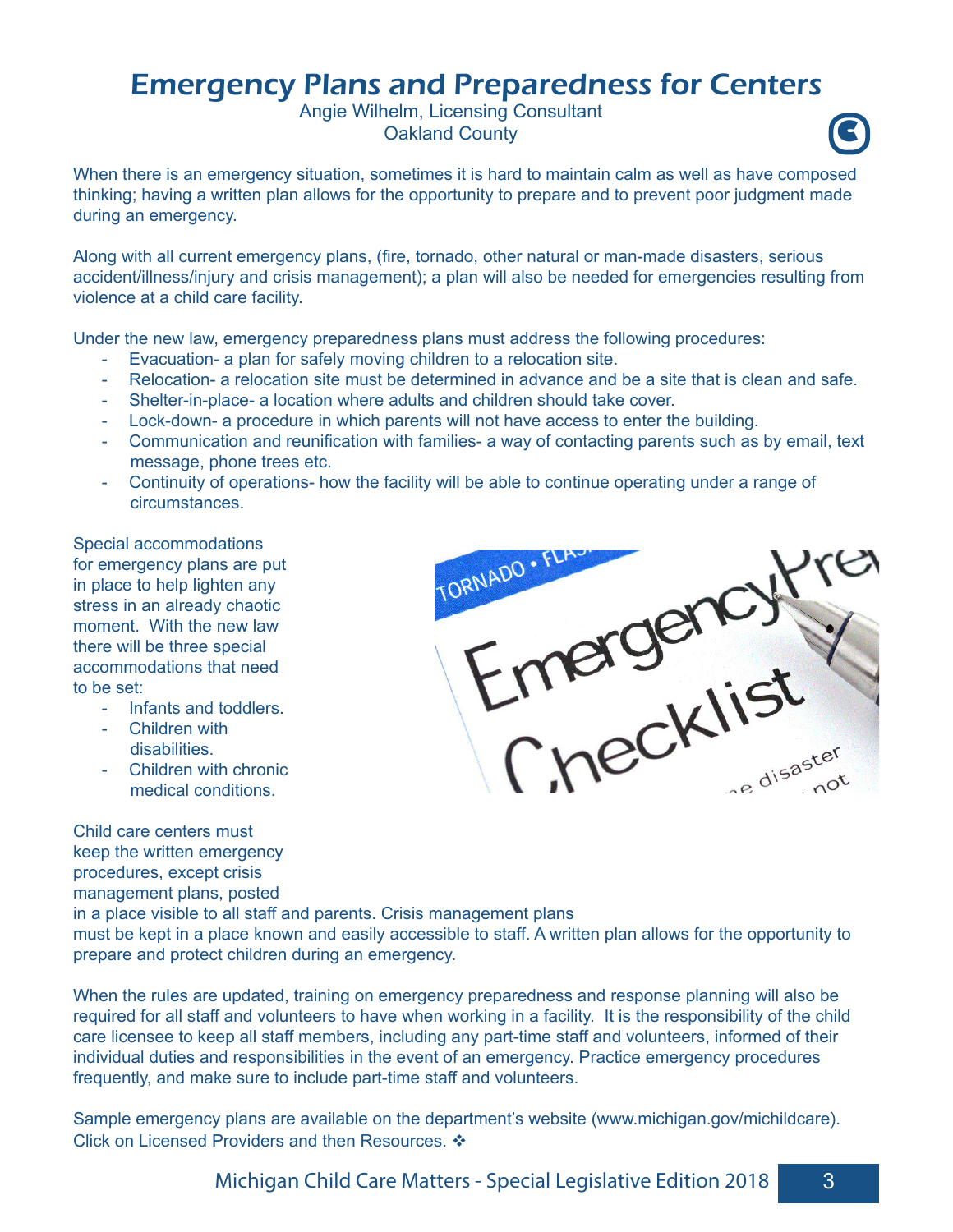## **'Original Provisionals" - A Thing of the Past!**

#### **Thanh Biehl, Child Care Licensing Consultant Livingston County**

An original license to a new child care center or child care home is currently issued as a provisional license during the first 6 months of operation. With the new law changes, the license issued for the first six months will now be called an original instead of a provisional.

Please note that a provisional license may continue to be issued to a child care center or child care home which is temporarily unable to conform to the rules. The provisional expires six months from the date of issuance and may be issued not more than three times.

Licensing has developed tests based on the content of this newsletter. You can receive up to one clock hour of annual training for reading three newsletters and passing the associated tests each calendar year. Each article will include a symbol in the title of the article to identify the content as appropriate for center child care providers, home child care providers or all child care providers. For more information on how to access these tests, go to www.michigan.gov/mccmatters.



**A** Article is appropriate for **all** child care providers.



Article is appropriate for **center** child care providers.



**H** Article is appropriate for **home** child care providers.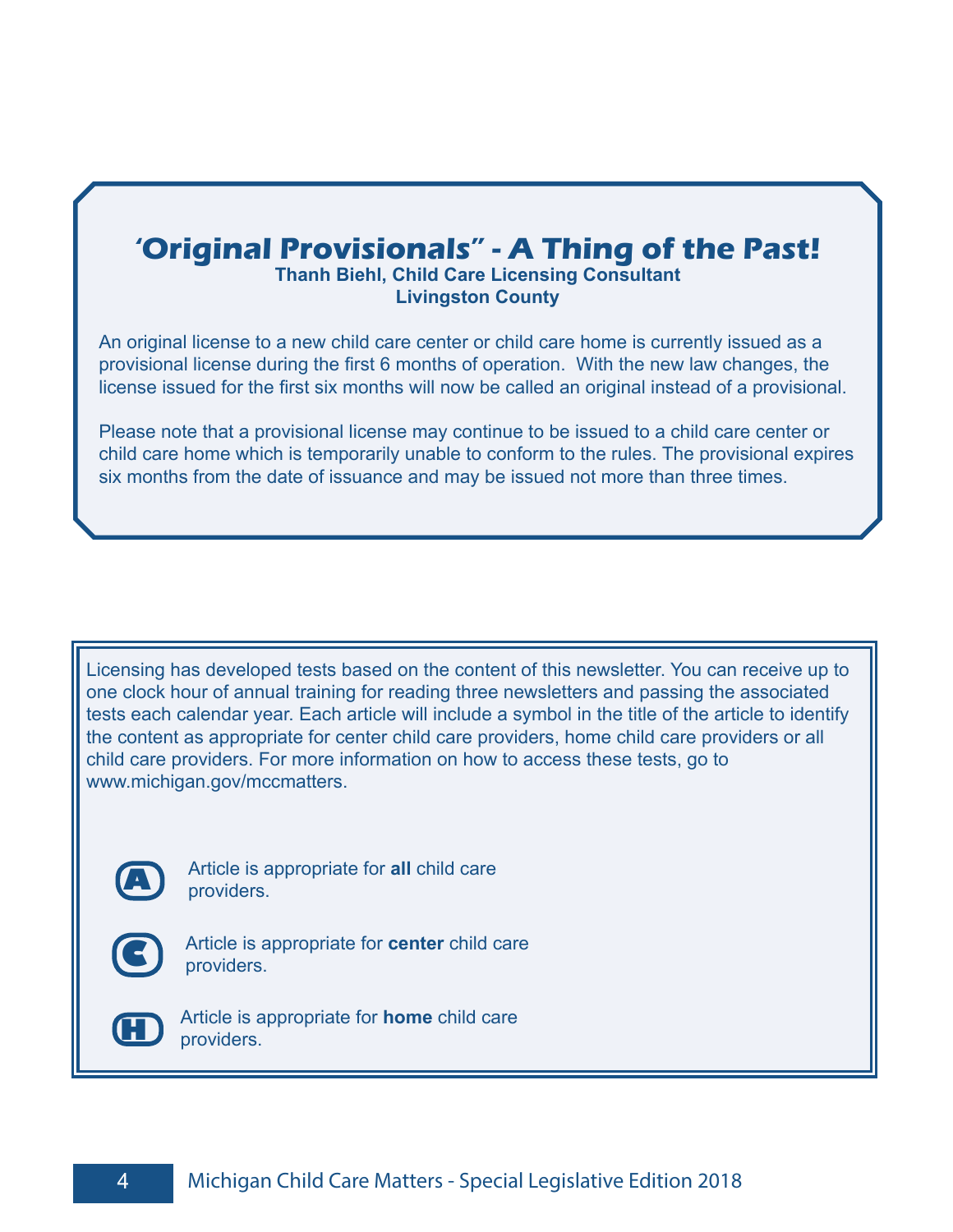#### Changes Concerning Complaints, Investigations, and Disciplinary Action **A**

Cynthia Jalynski, Licensing Consultant Oakland County

Changes to Public Act 116 will give<br>
Complainants legal immunity when they make a complaint in good faith and cooperate with the investigation. Making a false complaint will remain punishable by up to a \$5,000 fine, or imprisonment for up to four years, or both.

The department's current policy for protecting the identity of complainants will become law. Complainants have been permitted to make anonymous complaints and will continue to have the option to omit their name or contact information, though the practice is discouraged. Providing contact information enables licensing to obtain clarification that results in more targeted and thorough investigations.

The department sometimes receives vague, anonymous complaints such as, "The center is out of ratio." In a large facility with dozens of caregivers and multiple shifts, it makes determining whether the center was out of ratio and when the violation occurred unrealistic. Additionally, we sometimes later learn that the complainant did not understand the licensing rules and that what they had reported was not a rule violation and an investigation was not needed. The new law says that if the

complainant fails to give sufficient information to reasonably investigate an allegation, the department is not required to investigate.

Center and home licensing rules now address the need for licensees and registrants to cooperate with investigations and provide access to staff and records. Requirements for cooperation and access to materials will be expanded to include activities such as taking pictures and interviewing witnesses. These rules will become law and provide the department authority to suspend or revoke a license for noncooperation.

Finally, in cases where there is pending disciplinary action, child care providers will be required to give to the department the Child Information Cards for all enrolled children at the onset of this action and to forward additional Child Information Cards for children enrolled while the disciplinary action is pending.

These combined changes will improve licensing's ability to protect children by providing increased protection to complainants and enhancing the department's ability to conduct efficient investigations.  $\div$ 

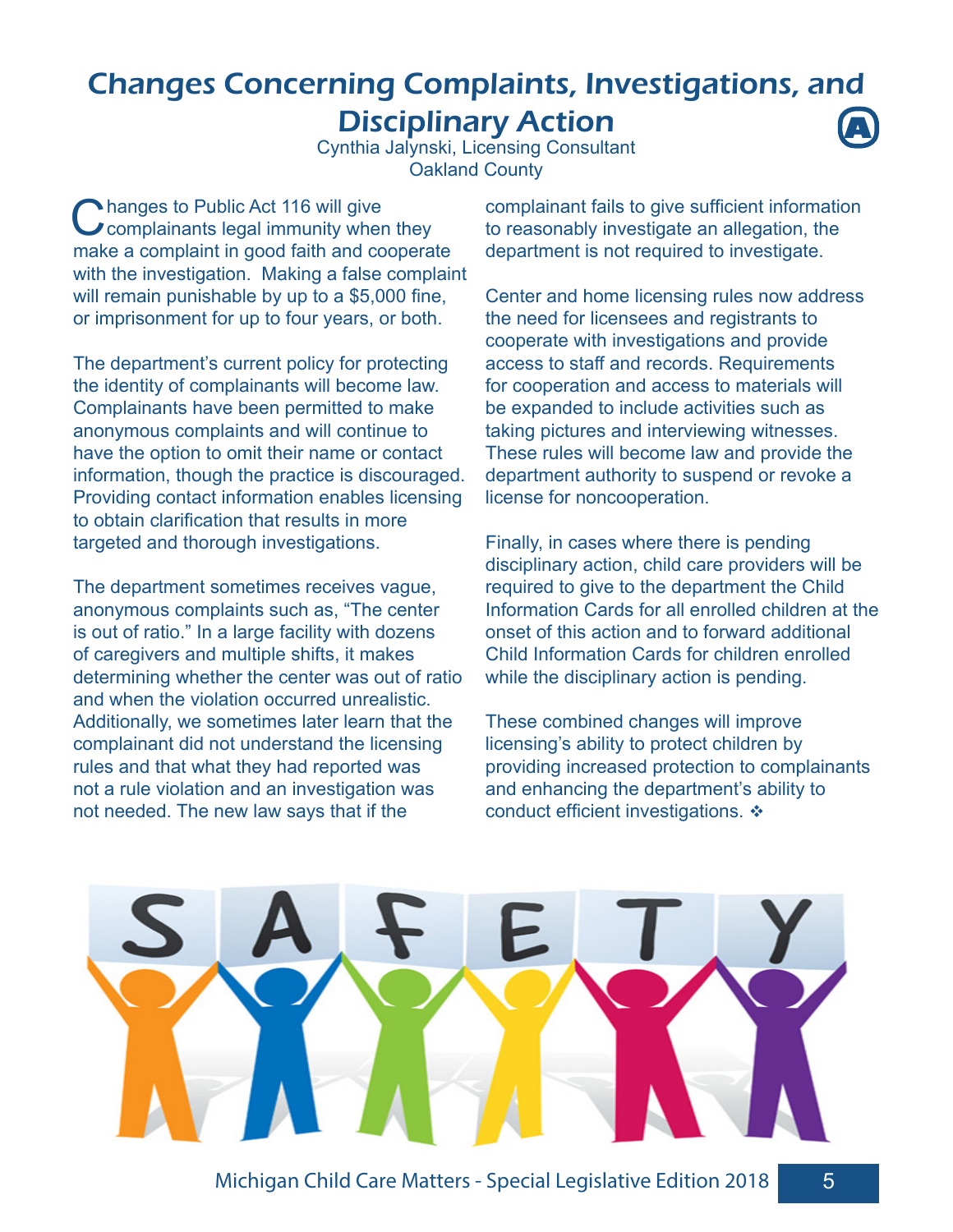## A Guide to Comprehensive Background Checks

Erika Bigelow, Area Manager **Jackie Sharkey, Area Manager** 



**Nomprehensive background checks for anyone connected with licensed child care homes or Centers is changing. This is a guide to the changes.** 

#### **WHAT IS A COMPREHENSIVE BACKGROUND CHECK?**

A comprehensive background check includes:

- A check of the licensing database for previous disciplinary action.
- FBI fingerprint check (checks all state and federal crimes).
- Michigan child abuse and neglect registry.
- National Sex Offender Registry.
- Criminal history registry and child abuse/neglect registry for any states of residence in the past 5 years.
- If the person lived out of the country in the past five years:
	- Equivalent checks must be provided, if available.
	- If they cannot be provided, the person must sign a self-certifying statement that he/she is eligible to be the licensee, work in the child care, or reside in the child care home (whichever applies).

#### **WHO NEEDS A COMPREHENSIVE BACKGROUND CHECK?**

Comprehensive background checks will be required for:

- Applicants/licensees.
- Licensee designees.
- Program directors.
- All child care staff, including self-employed and contractual, and minor caregivers.
- Unsupervised volunteers.
- Adult household members of child care homes.

Note: A household member is anyone who lives in a family child care home or group child care home on an ongoing basis, or who has a recurrent presence in the home, including, but not limited to, overnight stays. For group child care homes and family child care homes, a member of the household does not include a child receiving child care services.

#### **WHERE DO I GET A BACKGROUND CHECK?**

The fingerprints must be completed through MorphoTrust, which has locations throughout the state. Fingerprints from any other source will not be accepted. You can find a list of locations nearest you at https://www.identogo.com/locations.

#### **HOW WILL THE BACKGROUND CHECKS BE COMPLETED?**

 • A database, called the Child Care Background Check System (CCBC System), has been developed to hold background check information.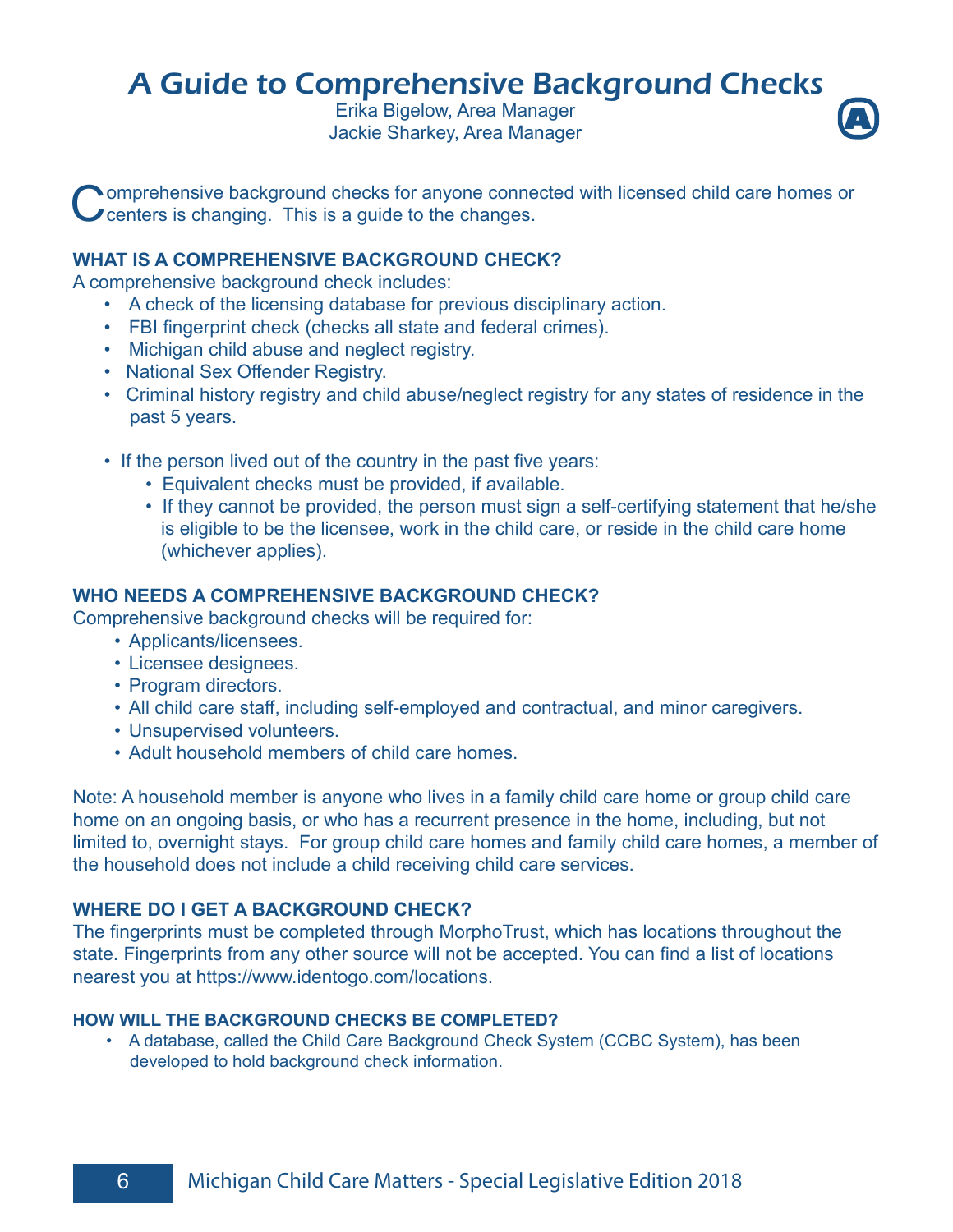- All licensed providers will need to login to the system to enter the following people:
	- Themselves
	- All staff members
	- Unsupervised volunteers
	- Adult household members (for home child care).
- Each license will have to have a primary user for the new system.
- The primary user is the person who has the highest responsibility for the center or home.
	- Home the primary user is the licensee.
	- Center the primary user is the person who has the authority to appoint the licensee designee for all centers under the Licensee ID.
- The primary user may assign a primary user designee if the primary user does not want to be responsible for entering profiles and receiving eligibility notices.
- The primary user/primary user designee will be the person responsible for maintaining the CCBC system.
- The primary user designee can name secondary users.
- A secondary user is usually only used in centers.
- The secondary user will have access to the system for managing employees connected to only specific facilities and not all facilities under a designated licensee group ID.

#### **BACKGROUND CHECK PROCESS - COMING SOON**

The Department will be phasing in the following:

- The primary user will receive a launch letter.
- The primary user will need the letter to log into and activate the account.
- As a provider, you will set up your account to access the system.
- Click on "Activate New Account."
- Enter your temporary log in information that is found in your launch letter.
- Make sure your license and facility information is correct.
- Enter your information and make sure it is entered correctly before submitting.
- A confirmation email will be sent to you.
- Check your email to get the link to verify your email address.
- Each time you log in, it will take you to your dashboard.

#### **OBTAINING A BACKGROUND CHECK**

- On the CCBC system, there is a "new background check" tab where you enter a new applicant into the system.
- You will need to click on this link to print out the consent for the background check, which the applicant must sign.
- The "consent and disclosure form" must be completed and signed in order for an applicant to be fingerprinted.
- The applicant completes Part 5 on the form.
- Once Part 5 is complete, you can enter their information from the form into the system.
- Once you've obtained the required consent from the applicant, check that you have certified consent.
- Next will be the request fingerprints page.
- You will click on this link to schedule the applicant for fingerprinting.
- The vendor to use for fingerprinting is MorphoTrust.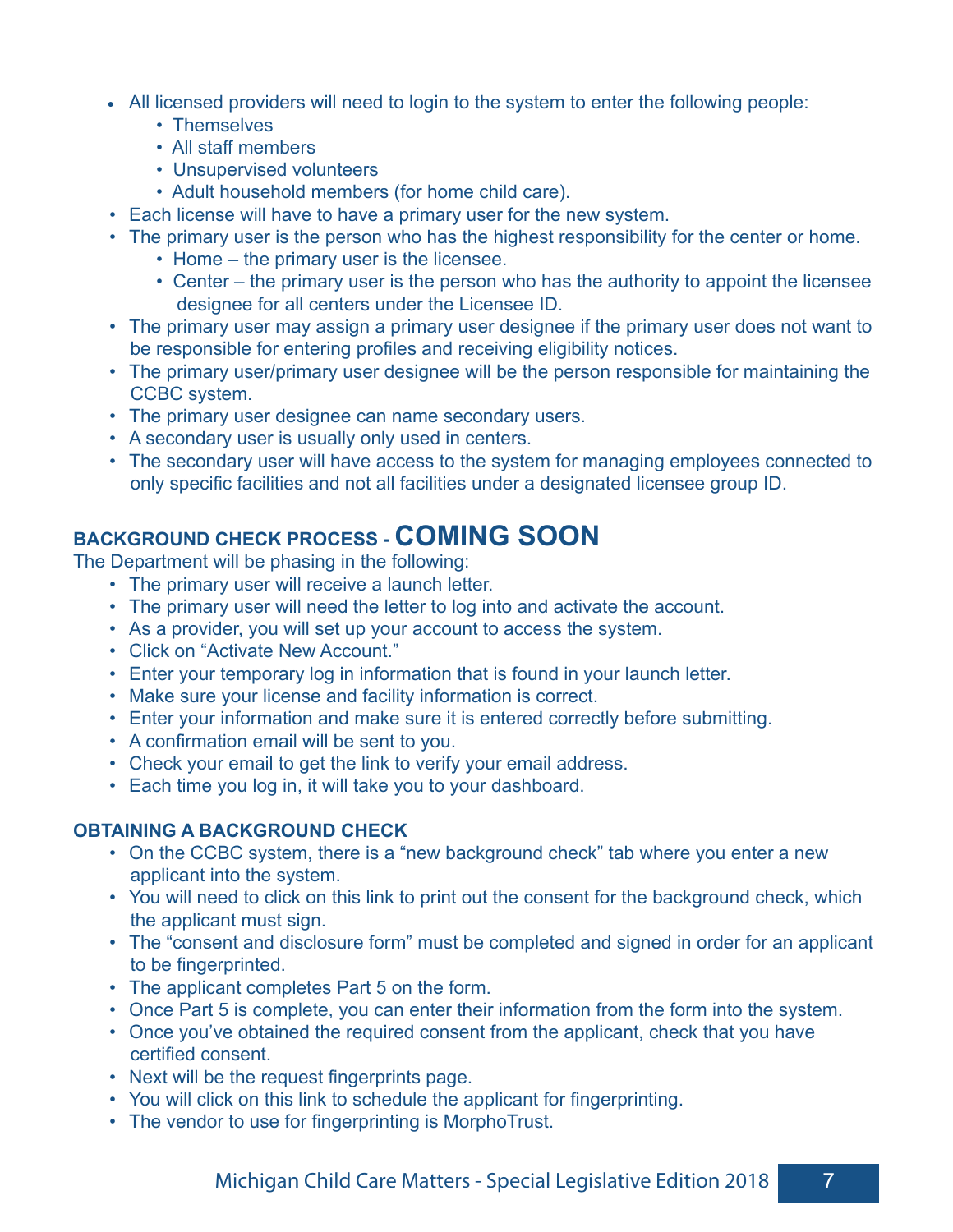- The link will take you to MorphoTrust's scheduling page.
- Schedule an appointment for the fingerprinting.
- Next click on the fingerprint request form.
- Print and give this form to the applicant to take with them when they get fingerprinted.
- Select "yes" once the fingerprint appointment has been scheduled.
- Click Save and Continue.
- The applicant must get fingerprinted within 10 days.
- That application is now complete.
- Once in the system, the primary user will be able to check the status of background checks for anyone entered into the system.

#### **HELP WITH THE SYSTEM**

- There are supports built in to help you through the system.
- The "request support" tab is where a user can go to get help for any questions.
- You can also obtain help from the help desk by calling (844) 765-2247.
- You can also click on the "Help Desk" link from the main webpage.

#### **PAYING FOR THE BACKGROUND CHECKS**

The department asked for additional money to help pay for some of the background checks. Michigan is the only state in the Union that currently has money to help providers pay for the cost of fingerprinting. Michigan is also looking at other ways of saving providers money to meet the federal requirement. An example of this is Michigan is putting into the law that renewal and registration fees will be locked in and will take legislative approval to change.

#### **WHAT MAKES A PERSON INELIGIBLE**

Licensing will notify the individual if he or she is ineligible to have a license, work at a child care or reside in a child care home. Depending on the individual's history, he/she may be ineligible for:

- His/her lifetime.
- 10 years.
- 7 years.
- 5 years.
- That application.

#### Lifetime exclusions

A person can never hold a license, work in a child care, live in a child care home or be an unsupervised volunteer if he/she:

- Is listed on Michigan or another state's child abuse/neglect registry.
- Is registered or required to register on a state sex offender registry or the national sex offender registry.
- Has intentionally violated a family and group home rule and that violation caused the death of a child.
- Has had a license revoked or had direct care and supervision of a child and a violation of the rules/law resulted in:
	- The death of a child.
	- The sexual abuse of a child.
	- A child obtaining a severe physical injury (as defined by the Child Protection Law).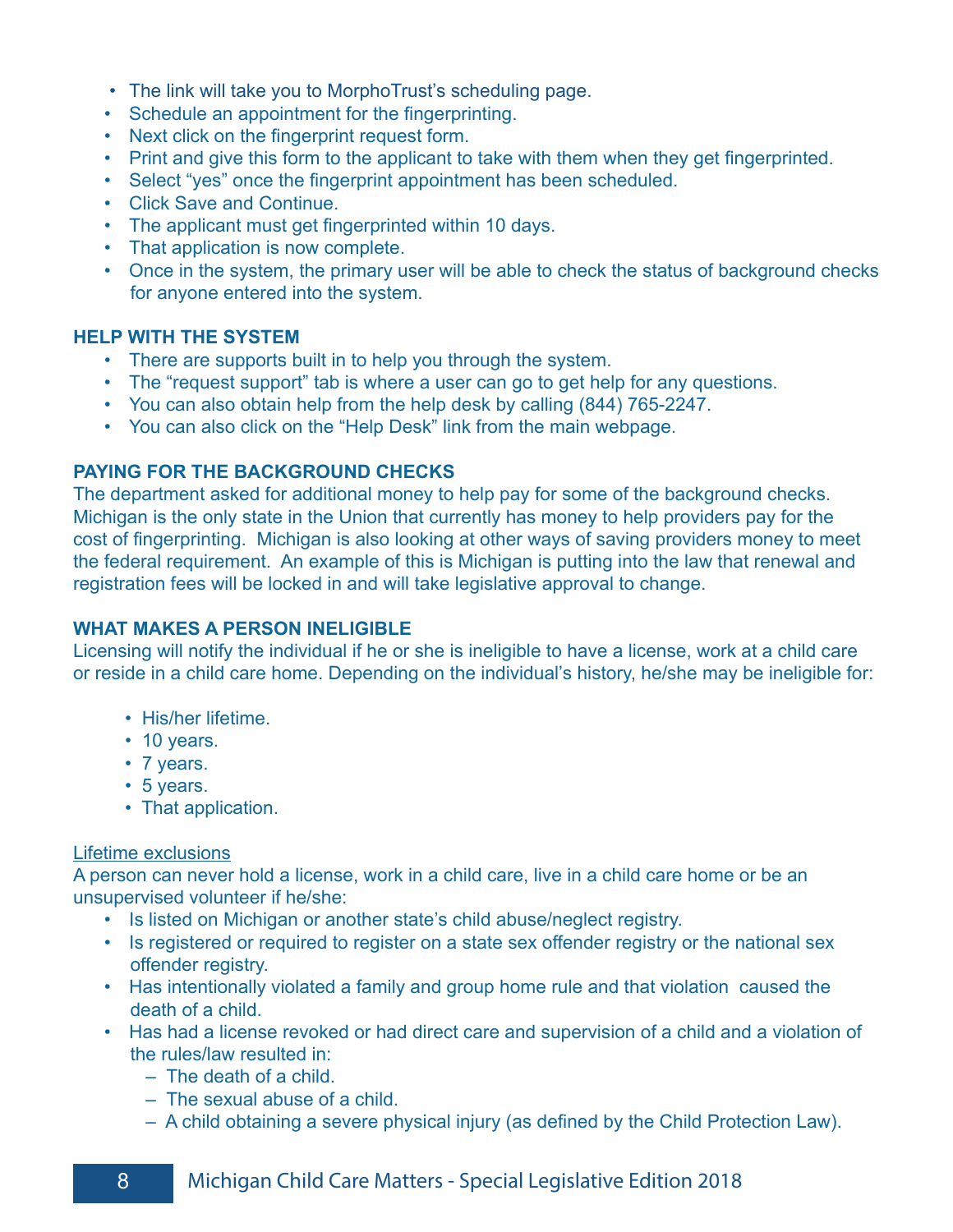- Has been convicted of a felony for:
	- Murder or homicide.
	- Child abuse or child neglect.
	- A crime against children, including, but not limited to, child pornography.
- Has been convicted of a felony for:
	- Spousal abuse or domestic violence.
	- A crime involving rape or sexual assault.
	- Kidnapping.
	- Arson.
	- Physical assault or battery.
	- Human trafficking or involuntary servitude.
- Has been convicted of a misdemeanor involving child pornography.
- Has been convicted of a violent misdemeanor against a child, including, but not limited to:
- Child abuse.
- Child endangerment.
- Sexual assault.

#### Ten Year Exclusions

- A person could hold a license, work in a child care, live in a child care home or be an unsupervised volunteer after 10 years have passed from the date of conviction if he/she:
- Has been convicted of a felony or an attempt to commit or conspiracy to commit involving:
	- Harm or threatened harm to an individual (as long as the crime is not on the lifetime exclusion list).
	- The use of a firearm or dangerous weapon.
	- Cruelty or torture of any person.
	- The use of a computer or the internet to commit a crime.
- Has been convicted of a felony involving:
	- A substantial misrepresentation of any material fact, bribery, fraud, larceny, embezzlement, theft, home invasion, breaking and entering, receiving and concealing stolen property or a crime of similar statute.
	- Operating a motor vehicle while intoxicated or impaired causing serious injury or death.
	- Cruelty to animals, including, but not limited to, fighting, killing, torturing, and abandoning.
- Has been convicted of a felony involving:
	- Aggravated stalking, aggravated indecent exposure, indecent exposure by a sexually delinquent person, pandering, transporting an individual for prostitution, and keeping, maintaining, or operating a house of ill fame.
- Has been convicted of a felony as a habitual offender.

#### Seven Year Exclusions

 A person could hold a license, work in a child care, live in a child care home or be an unsupervised volunteer after 7 years have passed from the date of conviction if he/she:

•Has been convicted of a felony:

- Drug offense.
- An attempt or conspiracy to commit a felony drug offense.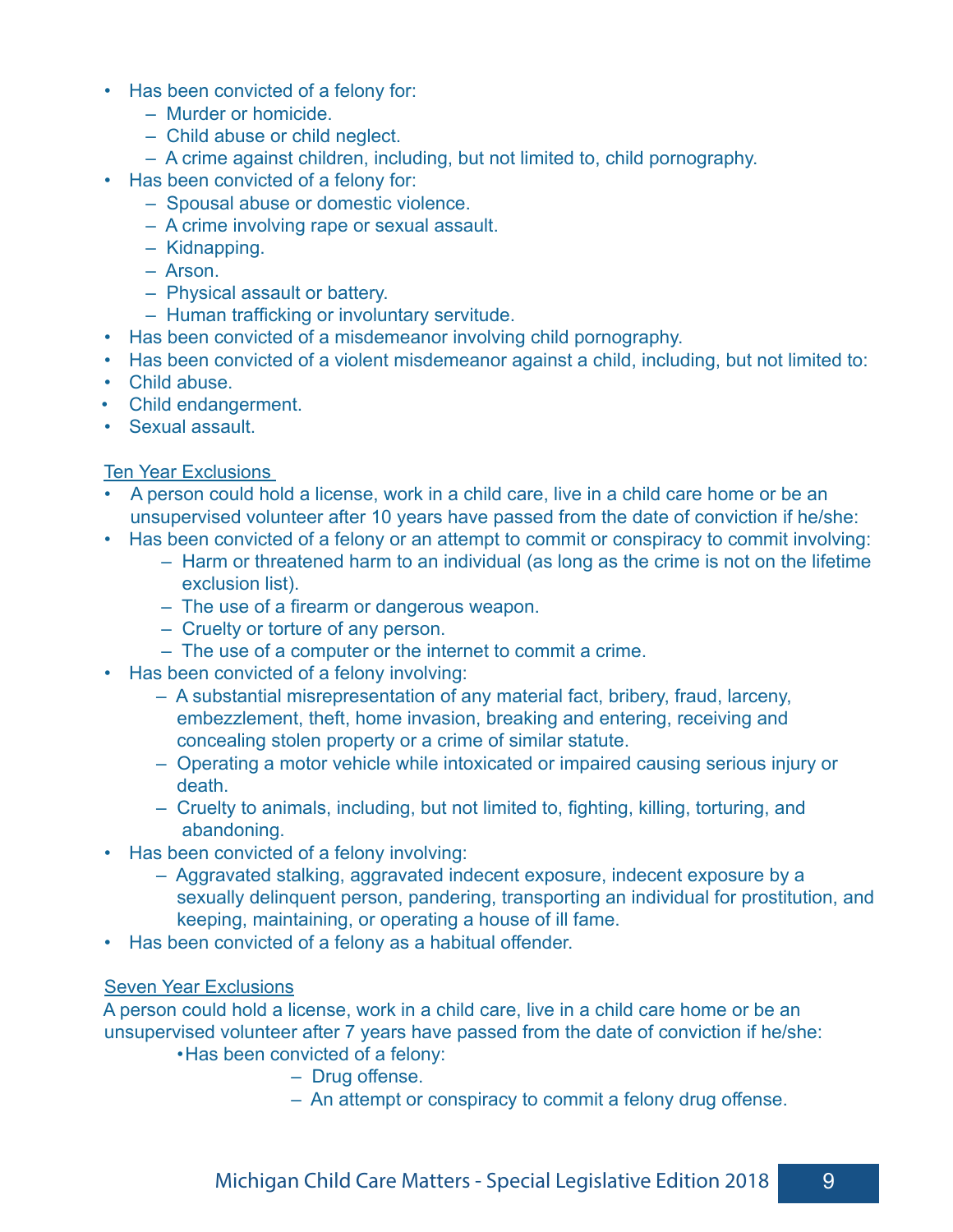#### Five Year Exclusions

 A person could hold a license, work in a child care, live in a child care home or be an unsupervised volunteer after 5 years have passed from the date of conviction if he/she:

- Has been convicted of a misdemeanor involving:
	- Operating under the presence of a controlled substance.
	- Use or possession of a controlled substance.
	- Selling or furnishing a controlled substance to a minor.
- Has been convicted of a misdemeanor involving:
	- Using computers to commit a crime, a substantial misrepresentation of a material fact, embezzlement, breaking and entering, and any other fraudulent crime except retail fraud in the third degree, petty theft or shoplifting.
- The department may deny a person from obtaining a license or being connected, directly or indirectly, with a license if he/she has had a license or registration revoked or refused [to renew] or an application denied in the past 5 years.

#### Application Exclusion

A person will be denied for that application if he/she:

- Refuses to consent to the background check.
- Falsifies information in connection to the comprehensive background check.

Affiliated with a licensed facility when the law changes.

- If you are currently affiliated with a child care license when the law changes become effective and you had a conviction for a crime listed on the 10, 7 or 5 year exclusion list, licensing can make the determination that you are eligible if all of the following apply:
- Licensing has previously reviewed and approved you with that crime.
- You have been continuously affiliated with a child care facility since that approval.
- You submit the request within 30 days.
- You provide evidence of rehabilitation.
- Licensing will review the documentation and determine whether you are eligible.
- All decisions of the division director are final.

#### **WHEN TO OBTAIN A COMPREHENSIVE BACKGROUND CHECK**

Once the law changes become effective, any new applicants, staff members or adult household members must complete the comprehensive background check prior to:

- Obtaining a license.
- Moving into the child care home or meeting the definition of an adult household member.
- Becoming a child care staff member or unsupervised volunteer.

Anyone currently connected with a child care license when the law changes become effective must obtain a new background check by 9/30/18. This includes:

- Licensees.
- Licensee designees.

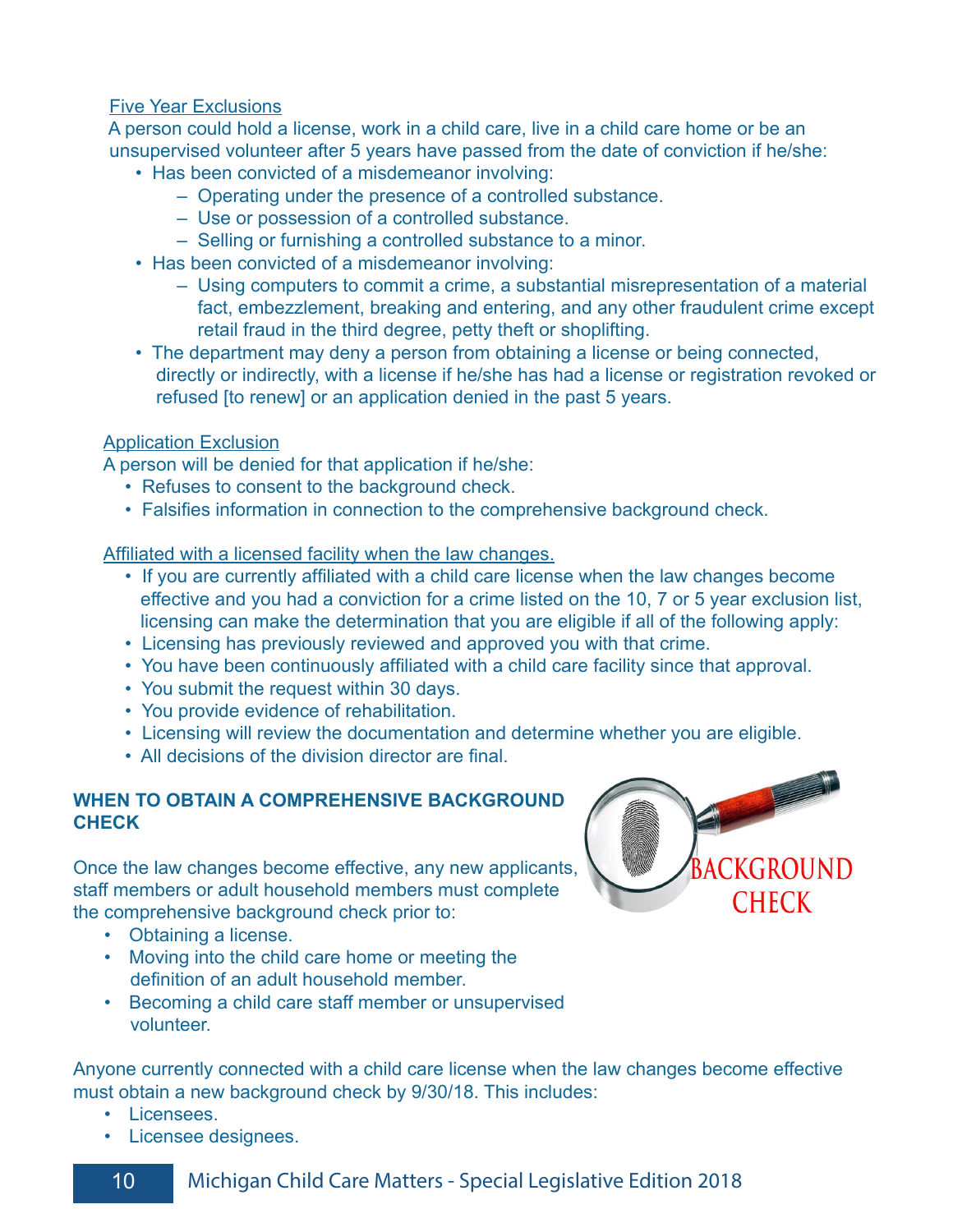- Program directors.
- Child care staff.
- Unsupervised volunteers.
- Adult household members.
- You will need to be re-fingerprinted, even if you were previously fingerprinted:
- For child care licensing (as an applicant, registrant, licensee, licensee designee, program director).
- Under the School Code to work in a school-based child care center. See the school based child care information in the box below.
- You will get notice from Child Care Licensing about how and when to obtain a new background check!
- **DO NOT** get re-fingerprinted prior to 03/28/18. All fingerprinting will be done under a new reason code and must be completed via the Child Care Background Check system.

#### **AFTER FINGERPRINTS ARE COMPLETE**

- Licensing has 45 days to process a background check from the date an individual is fingerprinted.
- Comprehensive background checks will need to be updated every five years.
- Likely a federal RAPBACK system will be in place in the next couple years. Once Michigan is able to participate in the federal RAPBACK system, individuals whose fingerprints have been stored and maintained by the FBI will not need to re-fingerprinted every five years unless they break service with their child care facility.
- Licensing will have a system to update the other clearances (central registry, National Sex Offender Registry, etc.) every five years if someone is continuously licensed, employed as a child care staff member or an adult household member of a child care home.
- If an individual is determined ineligible, the provider will get notice that the person is ineligible.
- The individual determined to be ineligible will get a notice indicating why he/she is ineligible and how to appeal that determination.
- The person will not be able to be a household member or be present at the facility.

#### **REPORTING ARRAIGNMENTS AND CONVICTIONS**

- Arraignments and convictions for crimes noted above must be reported within three business days of the arraignment or conviction.
- A licensee, licensee designee, or program director must report directly to licensing.
- A child care staff member must report to the licensee and the licensee must then report to licensing.
- A home licensee must report to licensing when he/she knows, or should reasonably know, that a member of the household has been arraigned/convicted.
- The home/center must notify a person of his/her requirement to report arraignments/ convictions to the licensee when that person becomes a staff member.

Even though it may seem like obtaining fingerprints might be a difficult task, it will make it easier for all those affiliated with the licensed facilities as well as better ensure the safety of the children in care. There will no longer be a need to complete ICHAT's, Central Registry clearances or other separate clearances. The Department will assume the task of completing all necessary checks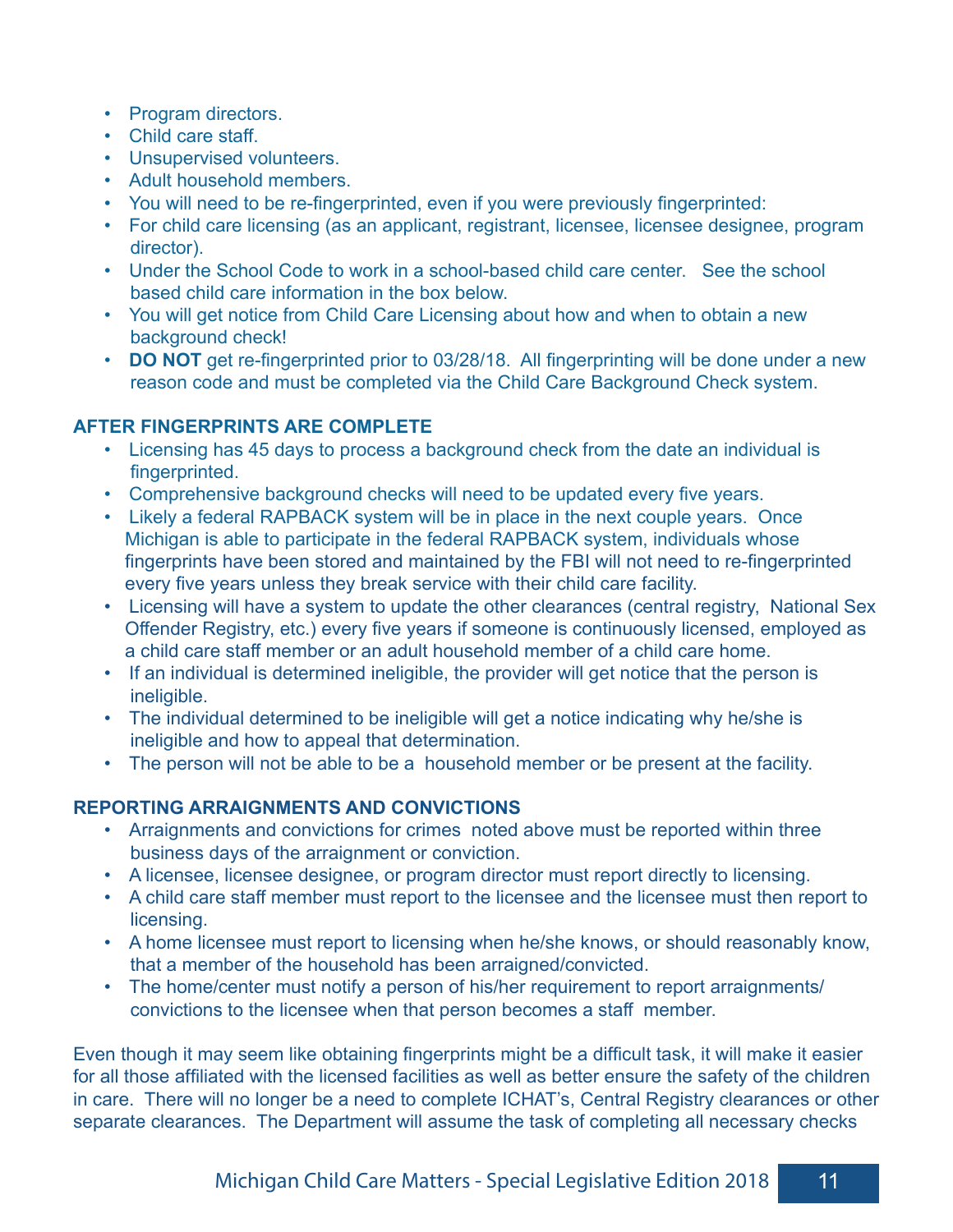#### **School-Based Child Care**

- Fingerprints completed for School Employment or Child Protection Employment will no longer be accepted by child care licensing.
- These individuals are not checked in accordance with the CCDBG requirements.
	- 1. They do not meet the definition of a Comprehensive Background Check
	- 2. They do not check against crimes mandating Lifetime Exclusion
- Individuals working for a child care center that is established and operated by an Intermediate School District (ISD), the board of a local school district, or by the board or governing body of a state-approved nonpublic school will need to be fingerprinted in the new Child Care Background Check System (CCBC System).

The department will be providing additional opportunities for training and information on the new system, laws, and rules. If you are not a member of the childcare Listserve, please subscribe at (www.michigan.gov/michildcare).

## New Training Requirements Q & A

Candice Case-French, Licensing Consultant Otsego County



The federal Child Care and Development Block Grant has been revised. This grant provides approximately \$165 million in funding to the State of Michigan, with approximately \$17.4 million allocated for LARA's Child Care Licensing Division. To comply with the changes in the block grant, Michigan must change the training requirements.

#### **What new trainings are being required by the federal government?**



The new federal training requirements include:

- Child development training.
- Prevention and control of infectious
- diseases (including immunizations).
	- Prevention of sudden infant death syndrome

and use of safe sleep practices.

 • Administration of medication, consistent with standards of parental consent.

**A**

• Prevention of and response to emergencies due to food and allergic reactions.

 • Emergency preparedness and response planning.

 • Prevention of shaken baby syndrome, abusive head trauma, and child maltreatment.

 • Handling and storage of hazardous materials and the appropriate disposal of biocontaminants.

 • Precautions in transporting children, if applicable.

 • Recognition and reporting of child abuse and neglect.

 • Pediatric first aid and cardiopulmonary resuscitation (CPR) certification.

 • Building and physical premises safety, including identification of and protection from hazards, bodies of water, and vehicular traffic.

#### **Will there be additional training requirements?**

When the rules are updated, there may be changes that go above the federal regulations listed above. The updated rules may require that some of the trainings be updated regularly. Examples include:

 • First Aid and CPR trainings will need to be updated at a regular interval.

 • Child care center staff must be trained at least twice a year on emergency preparedness plans.

12 Michigan Child Care Matters - Special Legislative Edition 2018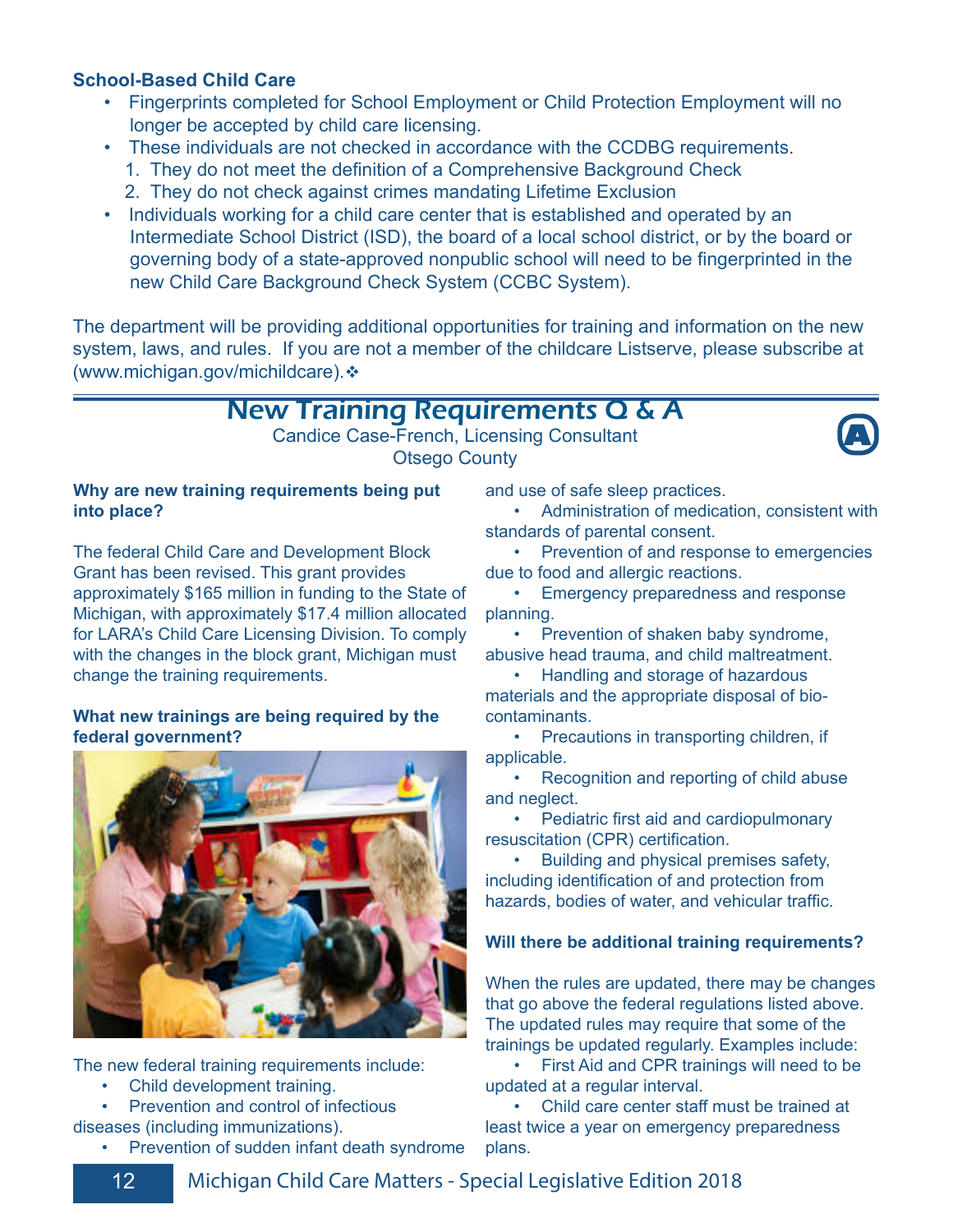• The rules may be updated to require individuals to take training on certain topics annually or biennially.

#### **Will the update requirements for first aid and CPR change?**

When the law changes, individuals will need a "current" CPR/first aid card. At this time, all of the approved CPR/first aid training providers issue cards that are valid for two years saving time and money to providers.

#### **Who will have to complete the new trainings?**

The following individuals will need to complete the new training requirements:

- Centers -- Licensee Designees, Program Directors, Lead Caregivers, and Caregivers
- Family and Group Homes -- Licensees and Assistant Caregivers

New applicants will also be required to complete the training requirements before a licensee is issued.

#### **How long will new staff members have to complete the training after they are hired?**

New staff members will have three months from the date of hire to complete the required training.

#### **What if an individual leaves one facility and moves to a new facility?**

Individuals that move from one facility to another will not have to retake the trainings as long as there is documentation that shows the individual has completed the required training.

#### **How will I document the training?**

To meet the federal regulations, documentation will need to be on file showing that the individual took the training one time only. Examples of documentation include training certificates from the training organization and official college transcripts.

#### **When will the new training requirements and changes go into effect?**

The Child Care Organizations Act (1973 PA 116) must be changed before the rules can be revised. Once the law is signed by the Governor, the rule revision process will begin. The exact time the changes will go into effect March 28, 2018.

#### **Where do I go for the new trainings and how do I learn more?**

The new training requirements are not in effect yet. As more details become available, the department will notify providers through department mailings, emails, and trainings.  $\triangleleft$ 



Michigan Child Care Matters - Special Legislative Edition 2018 13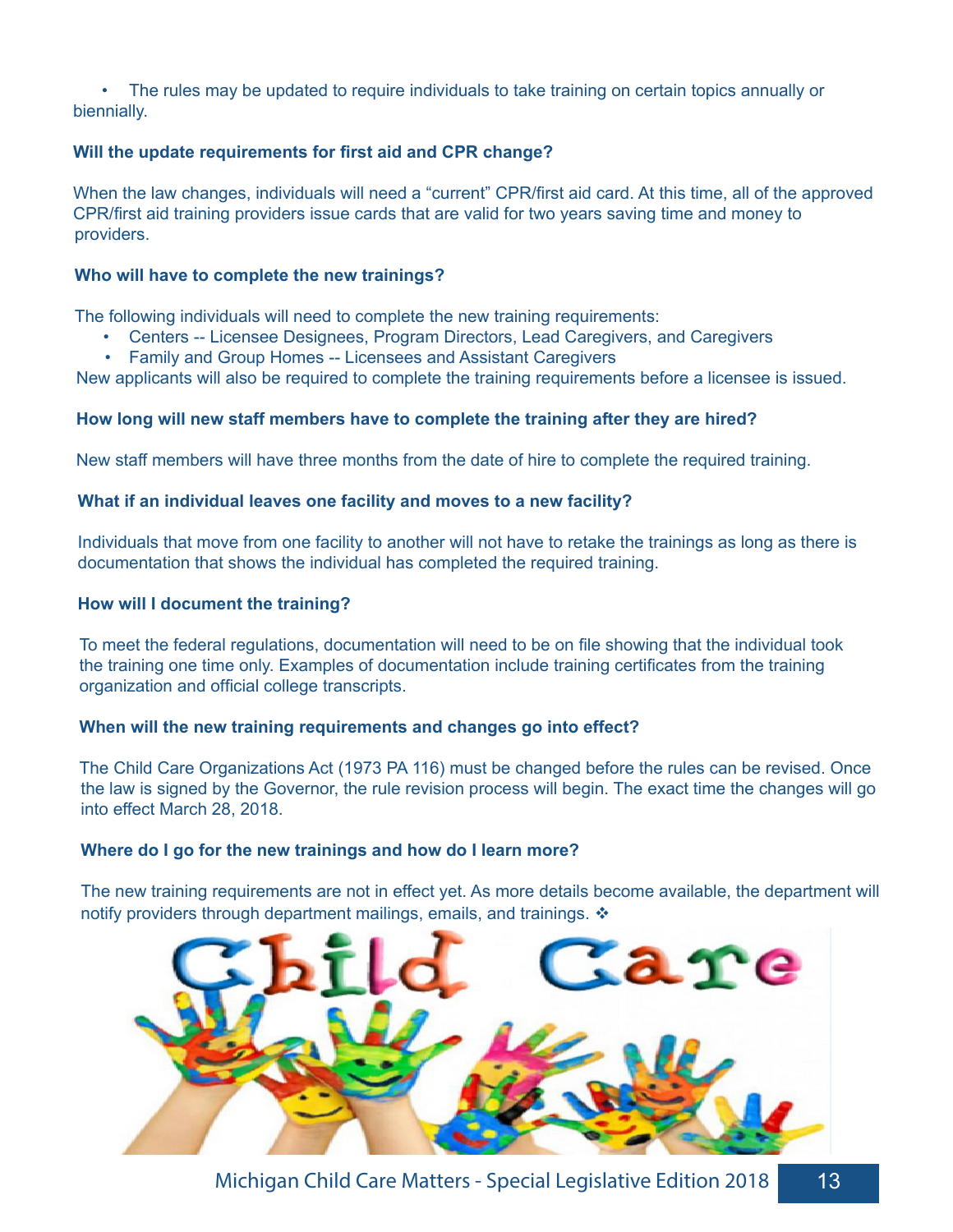## Temporary Operation of Centers

Thanh Biehl, Licensing Consultant Livingston County

Child care licensing laws are changing. One of the new laws will allow temporary operation of a child care center at a different location in case of a disaster.

**C**

#### **What is a disaster?**

A disaster may be when a licensed child care center is damaged by a:

- Tornado
- Fire
- Flood
- Other

The department will outline when a situation is considered a disaster.

#### **What happens if a center cannot re-open after the disaster?**

- Call your licensing consultant.
- Let your consultant know that you have found a temporary location.
- Your consultant will have to inspect the temporary location before child care can start there.
- Once approved by your consultant, you may temporarily operate at the unlicensed location.

#### **What happens after we are in the new location?**

- Centers will be required to complete the following inspections within 45 days:
- Fire Safety.
- Environmental Health.
- If the temporary location was built before 1978, a lead hazard risk assessment.

If the results of any of these inspections show that the temporary location is unsafe, child care cannot continue at that location.

#### **What happens if the licensee decides to stay at the new location?**

The licensee must apply for and obtain a new license within 1 year of moving to the new location.  $\mathcal{L}_{\mathcal{S}}$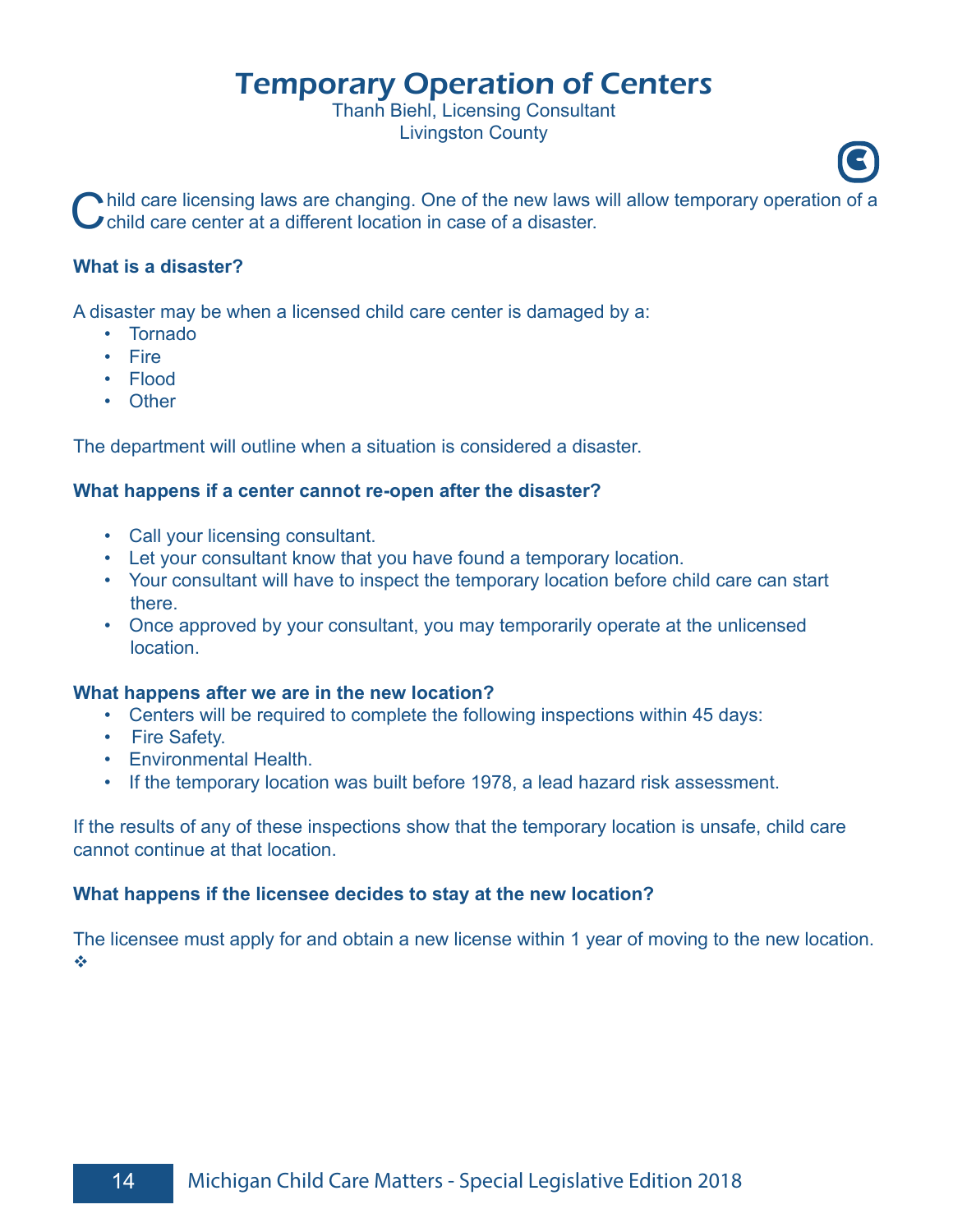## Changes Related to Schools and Other Government **Organizations**

Cynthia Jalynski, Licensing Consultant **Oakland County** 



Government organizations, such as schools, will no longer be exempt from on-site inspections and these programs will be licensed versus approved.

Public Act 116 identified situations under which a school, could apply for an exemption from on-site inspections for school-age programs. When changes to the Act take effect, this option will be eliminated. Every child care center must undergo annual, on-site inspections—a renewal inspection every two years, and an interim inspection in the off year of the renewal.

These organizations previously issued "approval" will be issued licenses. This change will enable these entities a legal basis to appeal any disciplinary action recommended, including a provisional license. ❖



#### **Online Applications for Child Care Licensing**

To complete an online application, go to www.michigan.gov/adultchildcareapply. For questions related to child care licensing, contact your licensing consultant or 866-685-0006.

For online applications, you must create at MiLogin account. For help with MiLogin contact the MiLogin Customer Service Center at 1-877-932-6424.

To complete an online application, only up-to-date browsers are compatible. Such browsers are Internet Explorer, FireFox and Chrome. If you are using Internet Explorer, you may be required to add "Michigan.gov" to your compatibility view settings in order for the application to be successful.